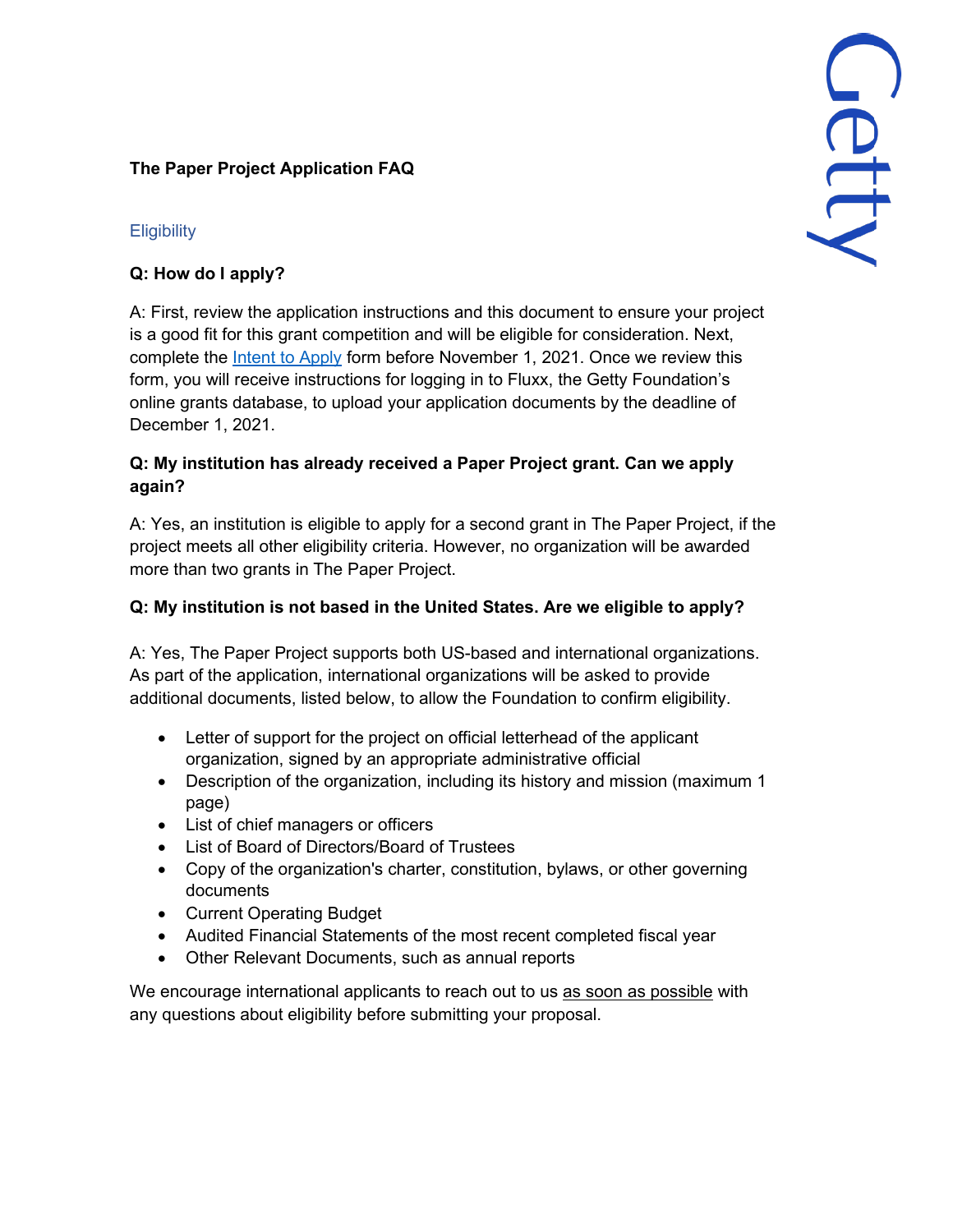## **Q: Would our project still be eligible for support if the lead curator's professional title doesn't include "prints and drawings"?**

A: Yes, as long as the lead curator's professional profile and CV clearly demonstrate an established interest in and commitment to working with prints and/or drawings. If you would like to verify the eligibility of the lead curator(s) before completing the application, please do not hesitate to contact us.

#### **Q: Are libraries and archives eligible for grants, or only museums?**

A: Libraries and archives or other cultural organizations with specialized professional staff in prints and drawings are welcome to apply.

## **Q: If there is no curator of prints and drawings at our institution, can we still apply for a grant?**

A: Yes, it is possible to apply for a Paper Project grant for a project led by an eligible guest curator. Please keep in mind, however, that competitive projects will demonstrate the opportunity to contribute to the professional development goals of the lead curator(s). The professional and intellectual outcomes for the guest curator should be as important to the project for which you are applying as any other institutional goals it may serve.

# Project Support Questions

## **Q: Your website says that exhibition and publication support is available for projects led by "mid-career" curators. What do you mean by that term?**

A: We consider mid-career curators to be those with at least three years of full-time professional experience, including curatorial fellowships and post-docs, and less than ten years of full-time professional experience. Most importantly, though, the project for which you are applying should represent a new professional and intellectual opportunity for the lead curator(s). Please do not hesitate to contact us if you would like to verify the eligibility of the lead curator(s) before completing the application.

#### **Q: I'm planning an exhibition based entirely on material from my institution's permanent collection. Can I apply for a grant to support my project?**

A: Yes, Paper Project grants can support both collection-based and loan-based exhibitions focused on prints and/or drawings. Competitive projects will demonstrate that they offer the lead curator(s) significant opportunities for professional and intellectual growth, and we invite all projects showcasing curatorial creativity and innovation.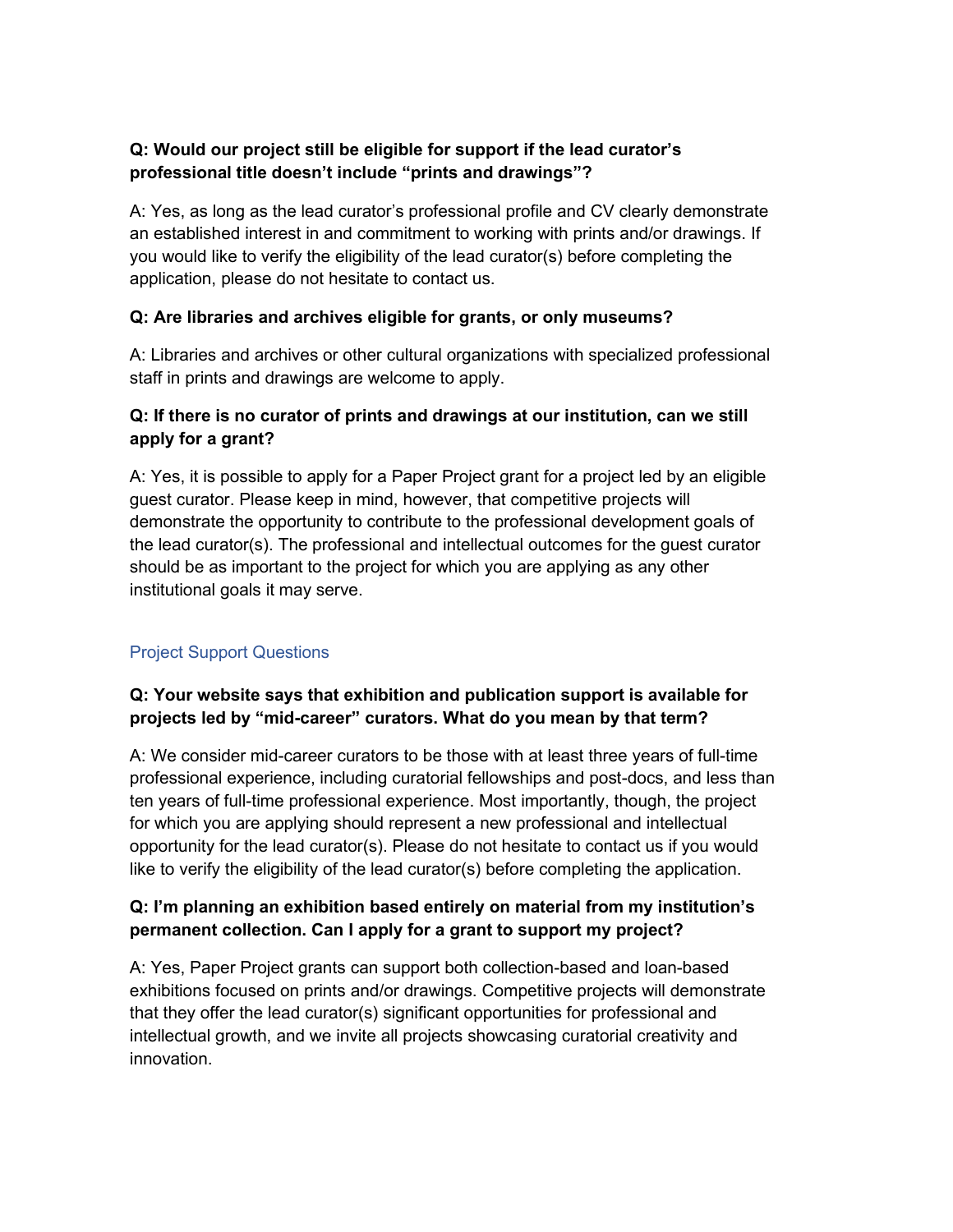## **Q: The project I'm proposing is already underway and has a firm or tentative slot on my organization's exhibition calendar. Would this type of project be eligible for project support?**

A: Yes, we welcome projects at any stage of development, and grants can support both research and implementation costs. However, grant funds may not be applied to costs incurred before award. Please indicate the current status of the project and a plan for project completion in the "Timeline" section of the application.

#### **Q: What is considered a "digital project"?**

A: A digital project is any curatorial project that will make primary use of a digital platform to execute, disseminate, and communicate information to the project's intended audiences. Examples include: virtual exhibitions, microsites, gallery interactives, digital publications, and online public engagement.

Projects involving webinars or virtual professional workshops for specialists in the field are encouraged to apply under the Workshop category.

## **Q: I'm interested in applying for support for a virtual exhibition. Should I apply for exhibition support or digital project support?**

A: For virtual exhibitions, please apply for digital project support. However, if you are requesting support for an in-gallery exhibition that will also have a "virtual visit" surrogate, please apply for both exhibition and digital project support.

## **Q: I'm interested in applying for support for a digital publication. Should I apply for exhibition and publication support or digital project support?**

A: For a stand-alone digital publication, please apply for digital project support. If you are organizing an in-gallery exhibition that will be accompanied by a digital publication, please apply for exhibition and publication support.

# Workshop Support Questions

#### **Q: What is considered a "workshop"?**

A: Workshops include gatherings and convenings with an emphasis on professional development and shared learning among curators about critical issues in the prints and drawings field. We also welcome webinars and virtual workshops showcasing curatorial creativity and innovation.

In most cases, funding would not be appropriate to support public symposia, such as those accompanying an exhibition, or regular professional meetings or conferences.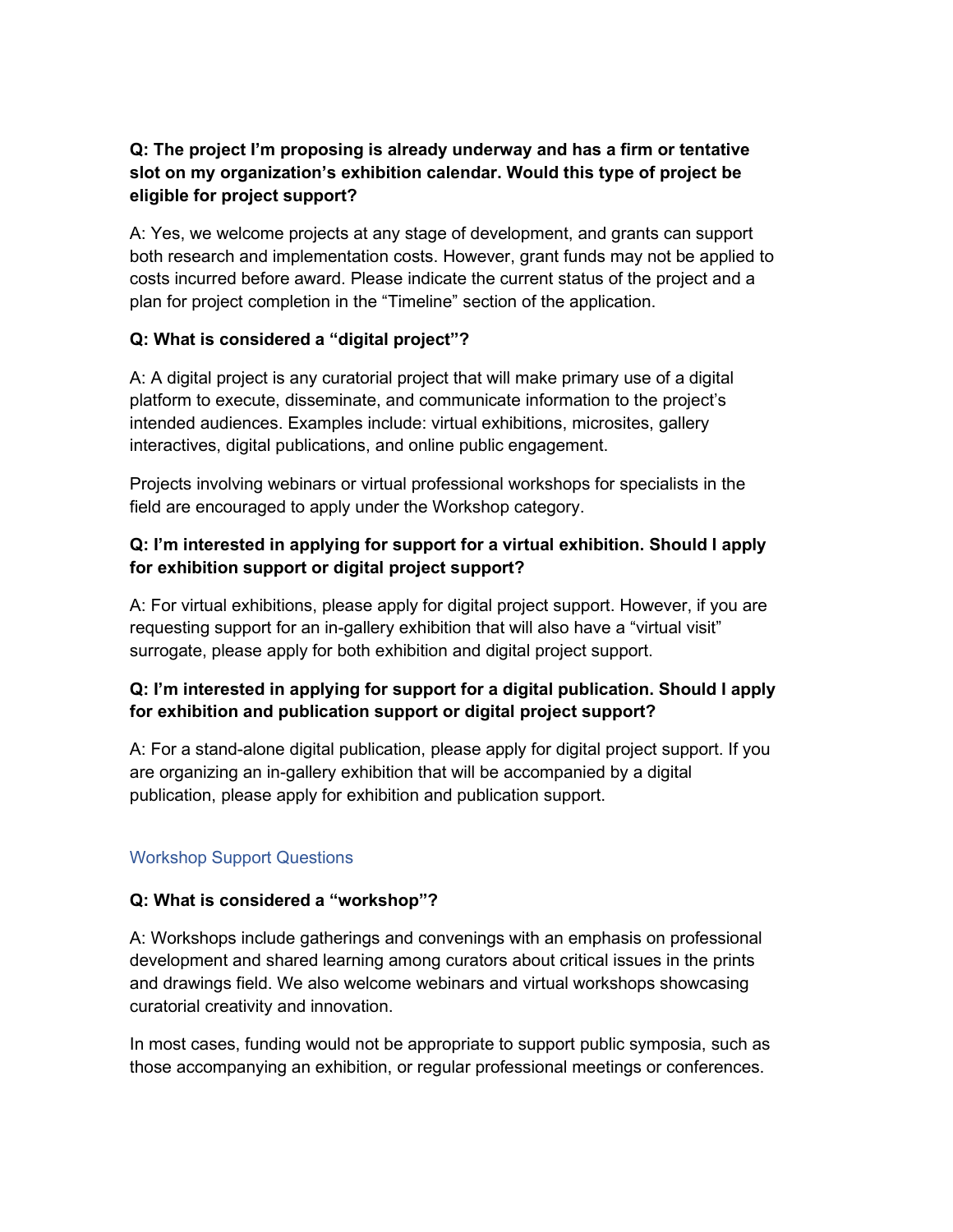## **Q: I'm interested in applying for support for a webinar. Should I apply for digital project or workshop support?**

A: For webinars or other online/virtual professional convenings, please apply for workshop support.

#### Budget Questions

## **Q: I see that you have provided a budget template. Should we use this template for our itemized budget? Will it affect our application if we use a different format?**

A: You are welcome to use any format you prefer for the itemized budget. The template is provided as an example only. You do not need to use all the suggested line items, and you can add any line items needed to describe the specific costs of your project.

#### **Q: What project costs are eligible for support?**

A: All project costs are eligible for consideration except for permanent staff salaries.

#### **Q: Do you require matching funds?**

A: No, we do not require that applicants match grant funds. When developing the itemized budget, please show total project cost, as well as the portion for which you are requesting Getty Foundation support, in order to give us a full understanding of the project's scope. If there are already other sources of funding in place for the project, including in-kind support such as staff time, you can indicate that in the itemized budget or budget narrative.

#### **Q: I see that grant awards will generally be between \$25,000 and \$100,000. How do I know what amount we should request within that range?**

A: In general, awards at the maximum end of the range will support multiple outcomes, for instance, an exhibition with an accompanying publication. Applications for larger workshops involving participant travel may request up to \$125,000.

#### Review Process

#### **Q: How will you make decisions?**

A: Applications will be reviewed by Foundation staff to verify eligibility; all eligible applications will then be reviewed by an advisory committee that will help determine priorities for funding.